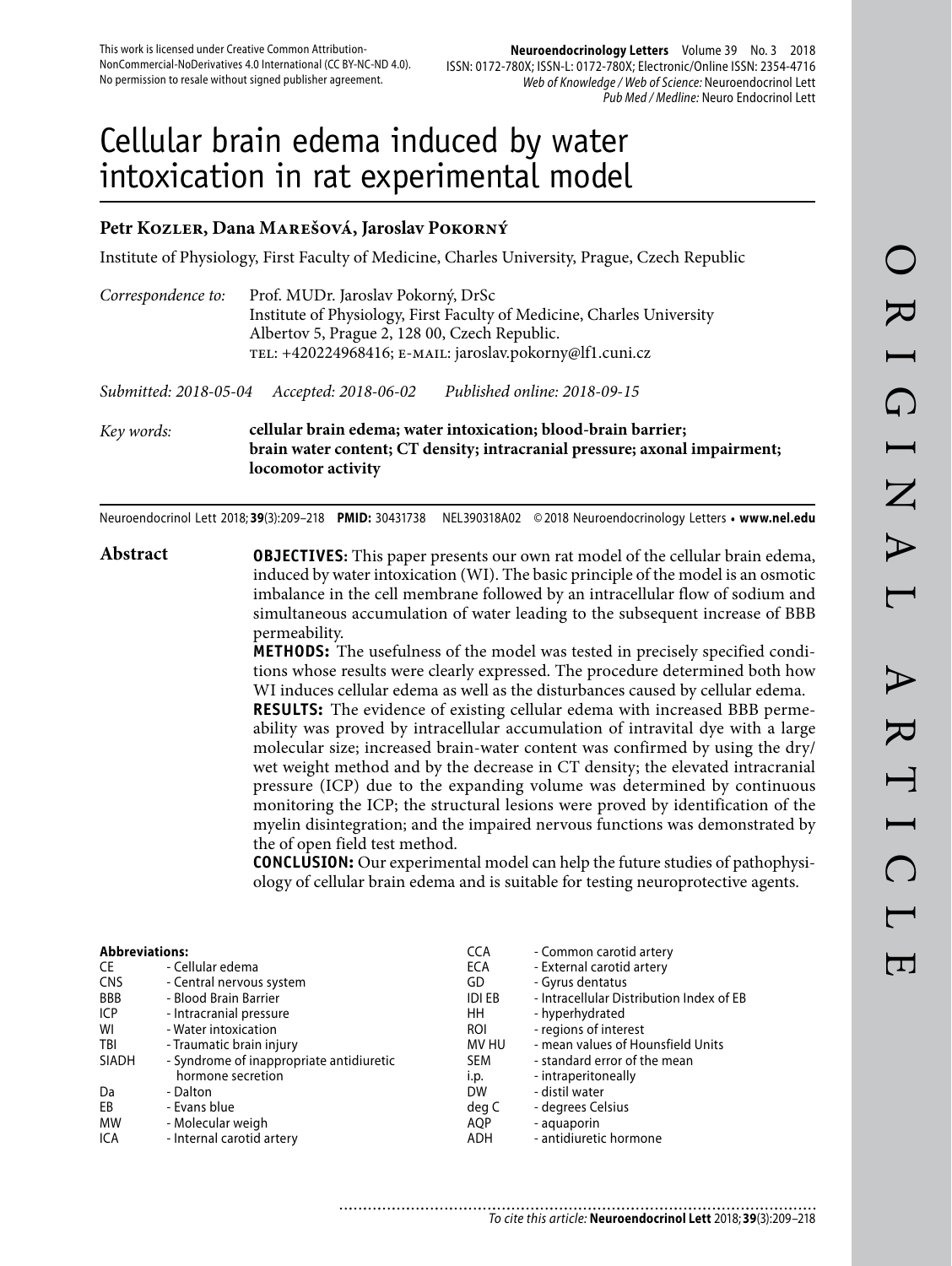## **INTRODUCTION**

Edema can result from almost any insult to the brain, including trauma, infarction, neoplasm, or abscess, as well as conditions such as hypoxia, or toxic or metabolic perturbation. The present classification of edema doesn't replace Klatzo's classification (1967); it just extends it and makes it more specific (see Table 1).

In edema expanding volume causes increasing pressure with intracranial hypertension as a result. This life-threatening condition gives rise to high rates of mortality in such clinical pathologies, such as stroke and traumatic brain injury, where there's no causal management known at present. The prevailing cause of intracranial hypertension in both above-mentioned pathologies is cellular edema (Ayata & Ropper 2002; Kimelberg 1995; Kimelberg 2004; Liang *et al.* 2007; Marmarou 2007; Rhoney & Parker 2006). That is why we have long been studying the pathopysiology of cellular edema by means of a rat model, where edema is induced by water intoxication (Kozler *et al.* 2017a; Kozler *et al.* 2017b; Kozler & Pokorný 2014; Kozler & Pokorný 2012; Kozler & Pokorný 2003; Kozler *et al.*  2013; Marešová *et al.* 2014). In this paper we present methods and results of our experimental model in total.

At the beginning we briefly present some of the general pathopysiological principles representing the background of the model.

Water intoxication reduces the amount of solutes in the extracellular compartment due to their marked dilution and causes hypoosmolality, with plasma hyponatremia being its constant factor. This creates an osmotic gradient that activates water movement from the extracellular space into the cells. Accumulation of water in cells triggers a cascade of events that leads to the failure of cellular metabolism and to the development of cytotoxic edema (Go 1997; Kimlberg 1995; Klatzo 1967). A recent view on the pathophysiology of cytotoxic edema was described by Liang *et al.* (2007). Cytotoxic edema (synonyms: cellular edema, oncotic cell swelling or oncosis) is a premorbid cellular process; its primary attribute is an influx and intracellular accumulation of extracellular Na+ and other cations into neurons and astrocytes. The influx of cations leads to the influx of anions in order to maintain electroneutrality, and the combination of these phenomena controls the influx of water into the cells. Water passes membrane through

specific water channels – aquaporins (AQP). In the movement of water in the CNS and for the formation of cellular edema, AQP4 plays an essential role (Agre *et al.*  2004; Hsu *et al.* 2015; Manley *et al.* 2000; Papadopoulos & Verkman 2007; Pasantes-Morales *et al.* 2002; Wells 1998). Cytotoxic edema itself does not lead to brain swelling, but it depletes the extracellular space for Na+, Cl– and water, creating a new gradient for the flow of those ions and water from the capillaries of the gliovascular complex (Blood Brain Barrier, BBB). Specifically, this primary impact sets off a cascade of processes leading to a subsequent increase in BBB permeability. The cascade includes: a loss of calcium and potassium homeostasis (Barzó *el al*. 1997; Kimlberg 1995; Siesjo 1993), release of excitotoxic amino acids (Barzó *el al*. 1997; Bullock *et al.* 1994; Kimlberg 1995), release of free oxygen radicals (Barzó *el al*. 1997; Kimlberg 1995; Kontos 1989), and induction of intracerebral tissue acidosis (Barzó *el al.* 1997; Kimlberg 1995; Siesjo *et al.*  1993). Loss of selective permeability of the BBB leads to formation of the process known as brain edema, which is characterized by increased water content and volume of the brain (Klatzo 1967).

For the experimental model, adult male rats of the Wistar strain were used (weight 350–450 g, unless otherwise stated) and treated in accordance with the current Guidelines for the Treatment of Laboratory Animals (EU Guidelines 86/609/EEC). All experiments were approved by the Ethical Committee of the First Faculty of Medicine (Charles University in Prague).

Cellular edema was induced by water intoxication by injecting distilled water (DW) in a total amount corresponding to 20% of body weight intraperitoneally (i.p.) in three consecutive doses over 24 hours with a simultaneous administration of desmopressin. Each sub-dose represented one-third of the total dose of 0.032 mg/kg (desmopressin (1-desamino-8-D-arginine vasopressin) (OCTOSTIM®, Ferring). Desmopressin is an antidiuretic hormone which potentiates the effect of hyperhydration by inducing hyponatremia (Manley *et al.* 2000; Silver *et al.* 1999; Yamaguchi *et al.* 1997; www.rxmed. com/b.main/b2.pharmaceutical/OCTOSTIM.html).

The results of all measurements were statistically evaluated using the GraphPad Prism 6 program (parametric ANOVA and nonparametric Kruskal-Wallis test; statistical significance was set at 5%), unless otherwise stated.

**Tab. 1.** Present classification of brain edema – modified according to Kimlberg (1995, 2004) and Marmarou (2007).

| criteria           | edema type                             |                                                  |
|--------------------|----------------------------------------|--------------------------------------------------|
| pathogenesis       | increased BBB permeability "vasogenic" | disturbed cell metabolism "cytotoxic"            |
| accumulated water  | extracellular                          | intracellular                                    |
| extent             | focal                                  | diffuse                                          |
| clinical pathology | tumor, abscess, hematoma, TBI (focal)  | stroke, TBI (diffuse), SIADH, water intoxication |
|                    |                                        |                                                  |

Legend: TBI = traumatic brain injury, SIADH = syndrome of inappropriate antidiuretic hormone secretion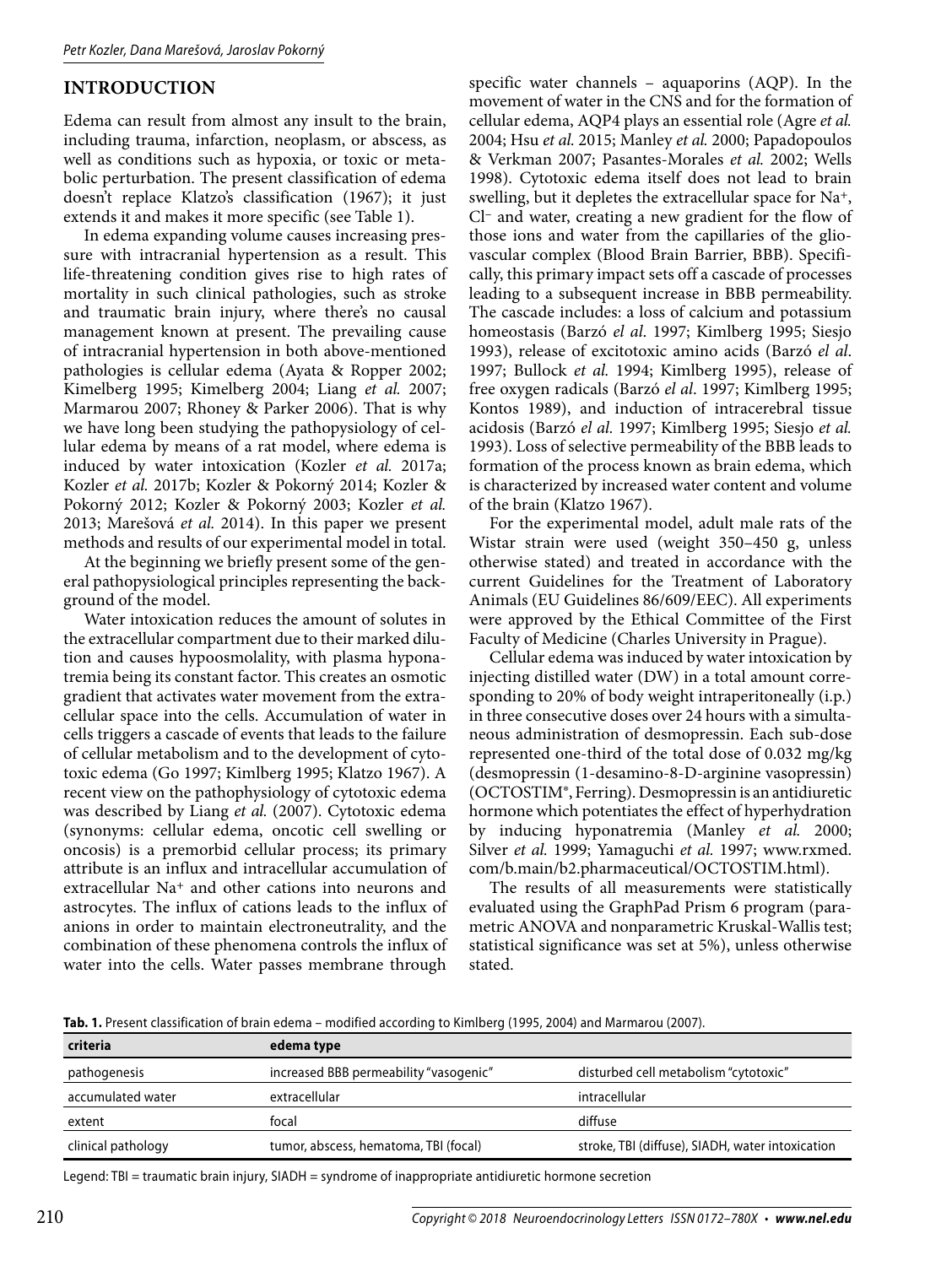The Materials and Methods, Results and Discussion sections are integral to the issues that were under study. Each issue is presented in a separate section.

#### **ALTERED BLOOD BRAIN BARRIER PERMEABILITY**

BBB permeability can be tested by different methods. The most widely used one in experimental models is the use of intravital dyes (tracers, markers) with a molecular weight greater than 180 Da precluding passage across an intact BBB. In terms of molecular size, these markers represent a broad spectrum of dyes, in which Evans blue (EB, MW 961 Da) is one of the largest. In blood circulation, it becomes strongly, though reversibly, bound to the albumin fraction of proteins to give rise to a high-molecular complex (EBA 68 500 Da) which cannot pass an intact BBB. (Broman 1944; Kroll & Neuwelt 1998; Lafuente *et al.* 1990; Pokorný *et al.*  2002; Wolman *et al.* 1981). In experimental models designed to test BBB permeability, EB is injected intravenously. In such experiments, EB presence in the brain is detected either macroscopically, using an all-brain staining scale, or microscopically, where evidence of EB permeation of the BBB is seen in its extravasation or in its presence in the brain capillary system. The purpose of our study was to obtain a histological picture of the propagation of Evans blue in hippocampal areas and its intracellular and extracellular distribution. For this purpose EB is applied into the carotid system (Greenwood *et al.* 1988; Saris *et al.* 1988).

#### *Materials and methods*

EB was injected into the right internal carotid artery (ICA) of hydrated rats (see method of water intoxication). For general anesthesia, each rat received 4 mg/100 g of thiopental applied intraperitoneally. Using a conventional technique, the right-sided common carotid artery (CCA), ICA and external carotid artery (ECA) were exposed from a linear incision between the sternal manubrium and mandible. A polyethylene catheter fixed by ligation was introduced into the bifurcation through a small arteriotomy of the CCA. The ECA ligated close behind the bifurcation. 2% EB at a dose of 2 ml/kg, was applied at a rate of 0.45 ml/min (Saris *et al.* 1988). Thirty min after the end of intracarotid injection, the brain was fixed by transcardial perfusion with a 4% paraformaldehyde solution in a pH 7.4 phosphate buffer 15 minutes, and then fixed in the same solution for another 24 hours. Each brain was then sliced on a vibratome into coronary sections 30 μm thick and then, without further staining, placed on slides for microscopic examination. The sections were studied under a fluorescence microscope for staining intensity and intracellular/extracellular distribution of EB in the CA1, CA3 areas, and in the hippocampal gyrus dentatus (GD) – both in the ipsilateral (right) and in the contralateral (left) hemispheres.

To rate the staining intensity, a three-degree scale of 1 to 3 (1 = faint, 2 = medium, 3 = intense) was used. Using the fluorescence microscope software "LUCIA Image Analysis System" the ratio of intracellular/extracellular distribution of EB in each estimated area was expressed by means of Intracellular Distribution Index of EB (IDI EB). IDI EB represents a precisely defined quantity from 0 to 2.0, where IDI  $EB = 1$  means equal distribution of EB between the intracellular and extracellular compartments, IDI EB >1 shows more EB in the cells than in the extracellular compartment, IDI EB <1 exhibits most of the EB remaining outside the cells. As plasma natremia reflects the degree of water intoxication, hyponatremia confirms osmotic cellular edema. The respective blood samples were obtained from a catheter in the CCA before any of the applications.

This method was used in two groups of rats with three animals in each one  $-$  Group 1 (G1) with intact rats, Group 2 (G2) with rats after WI. The results represent the average of all the data obtained in three rats of each group.

#### *Results*

While the staining intensity was equal in both groups of animals reaching grade 1, there were significant differences in IDI EB between both groups (see Figure 1).

Fluorescence microscopy discovered noticeable differences of EB distribution. While in Group 1 a small amount of the marker was dispersed only in the extracellular compartment, in Group 2, the accumulated EB was visible in neuronal populations with a typical shape in the studied areas of the hippocampus (for an example, see Figure 2 for the differences in the CA1 area)

Plasma natremia in rats of Group 2 was, on average, 20 mmol/l lower than that in rats of Group 1 reflecting sufficient degree of water intoxication.



**Fig. 1.** Intracellular distribution index of Evans blue. Y axis: IDI quantity from 0.0 to 2.0, X axis:  $G1 =$  intact rats,  $G2 =$  rats after WI,  $**=p<0.01$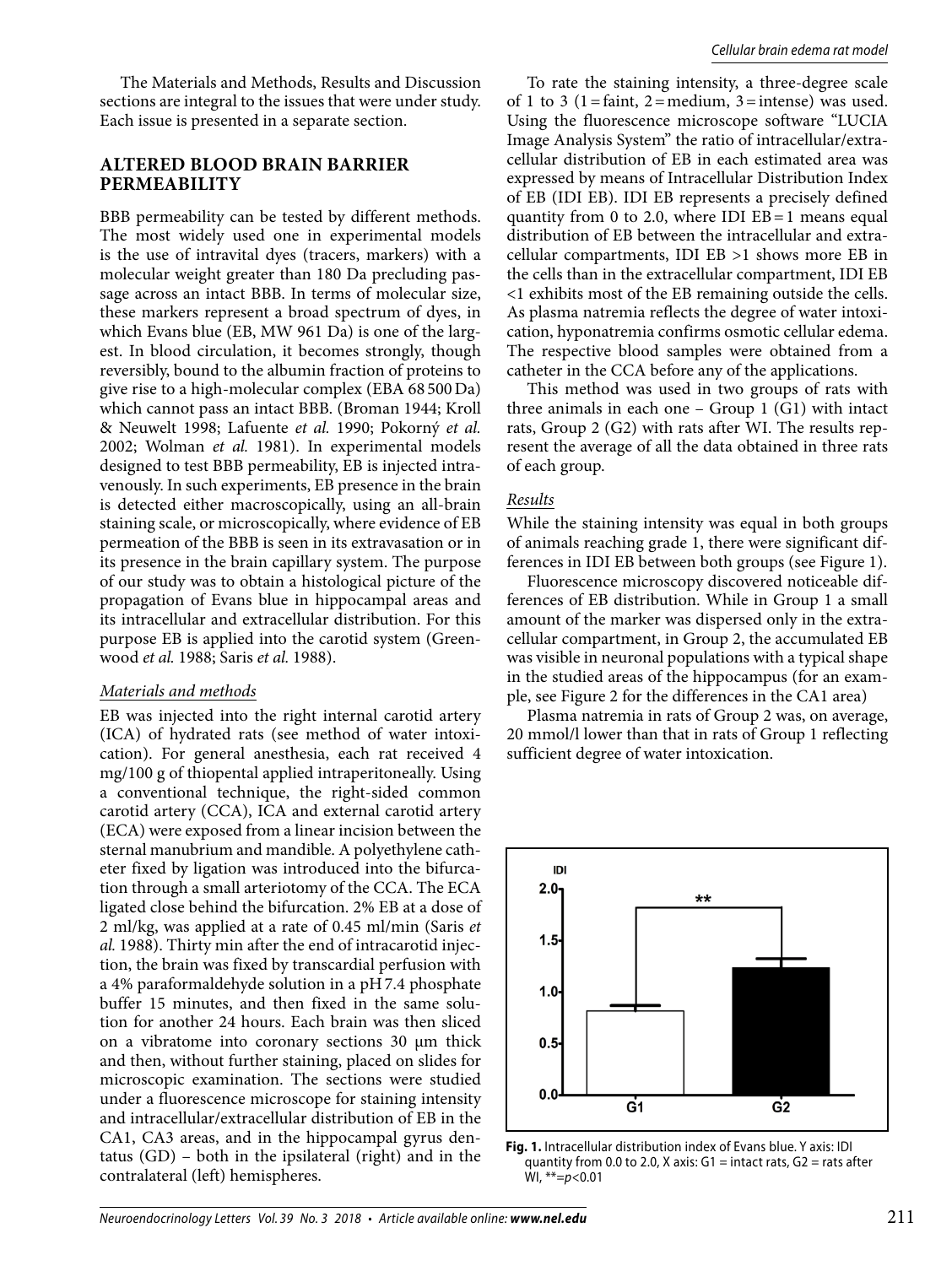

**Fig. 2.** Evans blue (EB) distribution in right CA1 area. Left: Group 1: EB dispersed in the extracellular compartment – high fluorescence of the neuropile, low fluorescence in CA1 neurons – red stripe (arrow); right: Group 2: EB accumulated intracellulary in CA1 neurons – yellow stripe (arrow).

#### *Discussion*

In rats of Group 1 (intact animals) the entry of the EB into the brain can be attributed to a number of factors which together influence the intact barrier on its luminal side. These concern a rapid increase in intravascular and, consequently, hydrostatic pressure (Barzó *el al*. 1997; Betz *et al.* 1989; Marshall *et al.* 1969), sudden hypervolemia in a limited area (Rapoport 2000), and lastly, the direct effect of the staining agent. The last resembles the side effect of an angiographic contrast medium (Broman & Olsson 1949). The staining intensity was faint and doesn't differ from the intensity in Group 2 with water intoxicated animals. Unlike this similarity, there were significant differences in IDI EB between both groups as well as documented differences of EB distribution in fluorescence microscopy. The results confirm the above-mentioned principle that cellular edema induced by WI brings about an osmotic imbalance at the cell membrane followed by an intracellular flow of sodium and simultaneous accumulation of



**Fig. 3.** Brain water content. Y axis: brain water content (%), X axis: CG: control group, HH 20%: experimental group, \*\*=p<0.01

water leading to a subsequent increase of BBB permeability. Plasma hyponatremia as a constant factor of WI was confirmed (Kozler *et al.* 2003).

## **BRAIN WATER CONTENT**

The aim of this issue was to determine whether changes induced by water intoxication are accompanied by increased brain-water content.

#### *Materials and methods*

There were two groups of rats in this experiment with six animals in each one – Group CG (control group with intact rats) and Group HH 20% (with rats after WI, where HH 20% means hyperhydrated animals with the total amount of water corresponding to 20% of body weight).

Rats were decapitated in a deep anesthesia (4 mg/100 g of thiopental applied intraperitoneally) and the brains were immediately removed, weighed (wet weight), placed in a thermostat at 86 °C for a period of six days, and then weighed again (dry weight). The water content in the brain was determined in percentiles using the equation: (wet weight – dry weight)/wet weight  $\times$  100 (Kamoun *et al.* 2009). The rats in Group HH 20% were decapitated eight hours after completing the WI.

#### *Results*

The water content was higher in the brains of the hyperhydrated animals (HH 20%) than in Group CG (see Figure 3).

#### *Discussion*

The results clearly show that water intoxication brings about a higher brain water content caused by cellular edema. The explanation for this phenomena corresponds to general pathopysiological principles creating the base of our model mentioned in the Introduction – water intoxication reduces the amount of solutes in the extracellular compartment due to their marked dilution and causes hypoosmolality, this creates an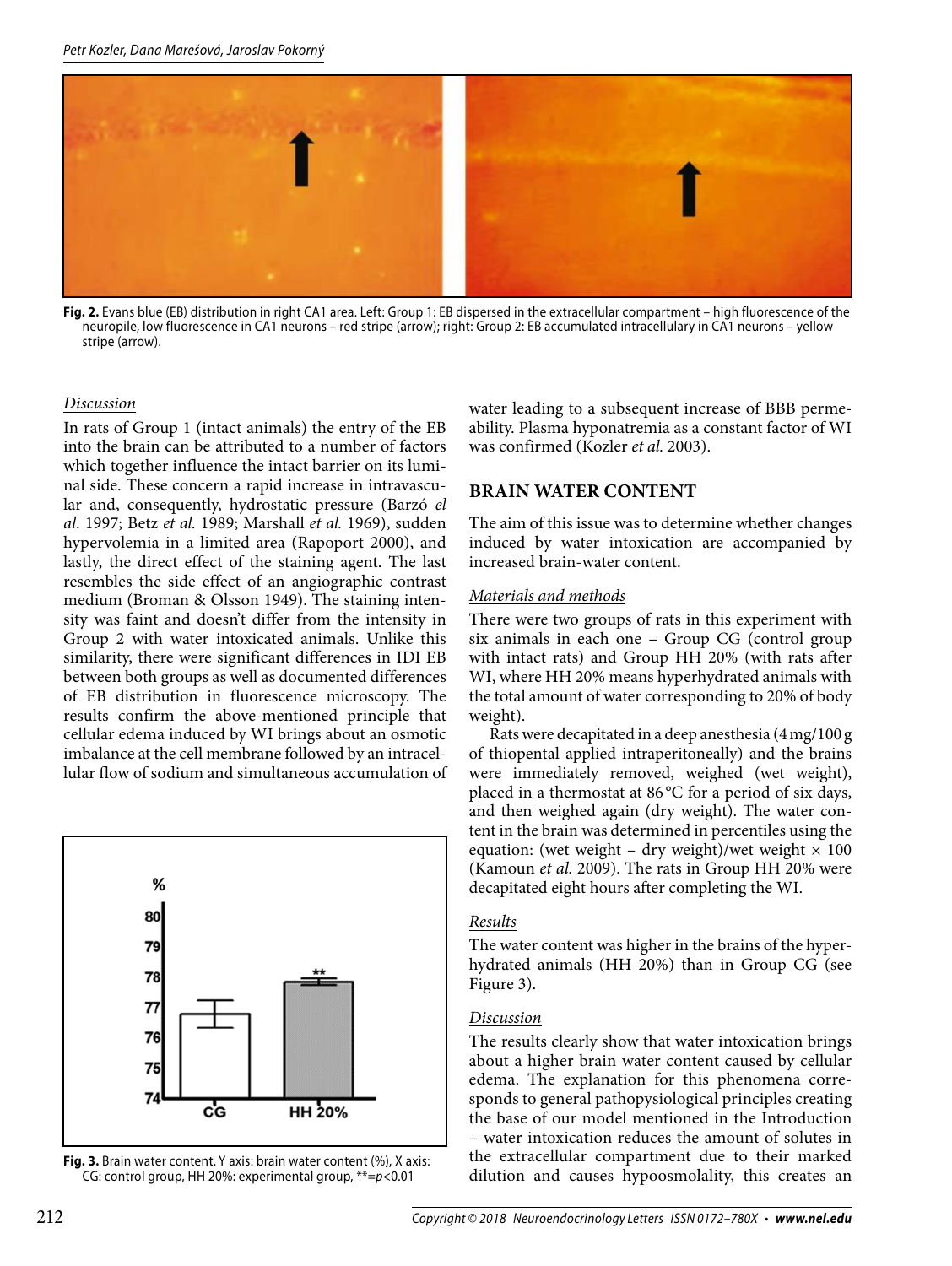

**Fig. 4.** Regions of interest (ROI) corresponding to the area of coronary sections (according to stereotactic atlas) with pixel size 0.125 mm in positions A, B, C. Right: position A: bregma +2.43 mm; middle: position B: bregma –2.92 mm; left: position C: bregma –12.73 mm.

osmotic gradient that activates the movement of water from the extracellular space into the cells. (Kimelberg 1995; Kimelberg 2004; Kozler *et al.* 2013).

## **CT DENSITY**

The aim of this issue was to determine whether water intoxication affects the radiodensity of brain tissue in a CT scan.

#### *Materials and methods*

For the CT examination the Albira PET/CT system (Bruker, BioSpin, Spain) was used (in collaboration with the Institute of Physiology of the Czech Academy of Sciences).

Standard CT scans of the brain were obtained from a group of three rats, first under control conditions (CG Group – control group, intact animals) and then under experimental conditions (EG Group – edema group, rats after WI). The CT examination of the EG Group started 16 hours after finishing the WI. Scans with a pixel size 0.125 mm were done in regions of interest (ROI) corresponding to the area of coronary sections in three different positions, with bregma being the reference mark: position A (bregma +2.43 mm), position B (bregma -2.92 mm) and position C (bregma -12.73 mm) (see Figure 4).

#### *Results*

The CT density of the brain tissue in each scan was stated as mean values of Hounsfield Units (MV HU). After WI (EG Group) the brain density decreased (see Table 2).

The density differences shown in Table 2 were statistically significant in each position examined (see Figure 5).

#### *Discussion*

Under physiological conditions the CT density of the human brain is in the range of 29–38 HU (Kucinski *et al.* 2002; Mangel *et al.* 2002). If, under pathological

conditions, the density decreases at least by 12 HU, the radiological criterion for the presence of brain edema is fulfilled (Clasen *et al.* 1981; Torack 1982). The overall average density decrease in the edema group, as documented by our results, was 32.48 MV HU (see Table II.), high enough to conclude that rats after WI had brain edema. It must be stressed at this point, that the induced edema was a diffuse and cellular type, and the ROI comprised the entire coronary section of the brain (Kozler & Pokorny 2014). Due to a lack

**Tab. 2.** Density in Hounsfield Units (MV HU, mean values ± standard deviation).

|                  | <b>CG Group</b> | <b>EG Group</b>  |
|------------------|-----------------|------------------|
| density          | $120.49 + 5.7$  | $88.01 \pm 3.36$ |
| density decrease |                 | 32.48            |

Legend: CG Group: control group, intact animals, EG Group – edema group, rats after WI, average: average MV HU in all three positions and in all animals.



**Fig. 5.** Density of the brain in Hounsfield Units at positions A,B,C. Y axis: MV HU (mean values +SD), X axis: A,B,C: positions, empty columns: CG, striped columns: EG**,** \*\*\*=p<0.001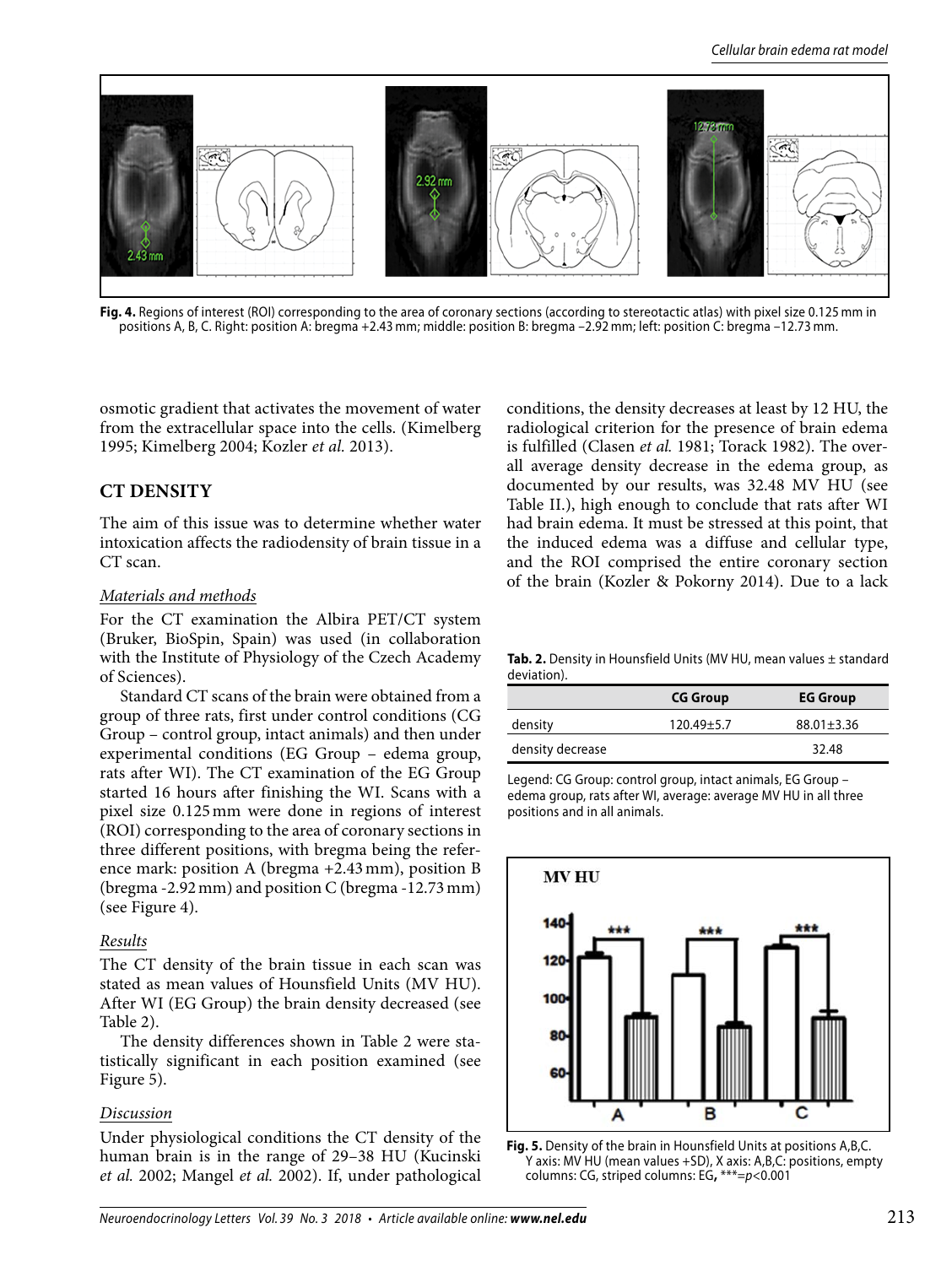of valid information it is difficult to determine the CT density of a rat brain under physiological conditions as well as the density decrease denoting the presence of brain edema in rats. We found only one paper dealing with the experimental edema investigated by CT (Dzialowski *et al.* 2004) where normal density was 75.6±2.2 HU with density drop of 3.9 HU after edema induction. The authors of this paper used a quite different experimental protocol – middle cerebral artery occlusion led to a focal type of brain edema, and the ROI areas were lesser, localized to the place of edema appearance only. That is why our results can't match the results of this study.

# **INTRACRANIAL PRESSURE**

The aim of this issue was to determine whether water intoxication affects intracranial pressure. Continuous monitoring of the intracranial pressure (ICP) detects impending intracranial hypertension resulting from impaired intracranial volume homeostasis, when expanding volume generates an increase in pressure (Gupta 2015).

## *Materials and methods*

A group of 16 animals was divided in the following groups of eight rats: C (control group, untreated animals), WI (animals with induced cellular edema).



**Fig. 6.** Intracranial pressure values (mean ± SEM). X axis: ICP in mmHg, Y axis: C – control group of intact rats, WI – rats with induced CE;  $**=p<0.01$ 

**Continuous monitoring of intracranial pressure (ICP)** using the fiber optic system OPSENS MEDI-CALÔ: spontaneously breathing rats under the inhalation anesthetic isoflurane (Forane®, AbbVie Ltd.) in a concentration of 2 volume % underwent, in the prone position, a longitudinal incision of the skin and subcutaneous tissue in the midline of the head; the freed galea aponeurotica was dissected, and the skull was trephined 3 mm laterally to the midline on the right and 3 mm frontally to the bregma; the dura was opened by incision and a microchip with a pressure sensor connected to a fiber optic transmitter was introduced intraparenchymally to a depth of 3 mm. The transmitter was wired to a digital monitor and pressure analyzer (using computer software) for continuous monitoring of the absolute values of ICP, with current ICP curves on the PC monitor. After monitoring for 60 minutes the microchip was removed, the durotomy and trepanopunction were sealed with Spongostan (SPONGOSTANÔ, Ferrosan), and the subcutaneous tissue and the scalp were sutured. Following completion of inhalation anesthesia, the rat spontaneously awoke from a side position after about 25–30 minutes (Murtha *et al.* 2012).

The IPC monitoring software evaluated an interval of 60 minutes for each animal (see Table 3 – results of one experimental animal).

## *Results*

Mean ICP values (±SEM) of eight animals in both groups were as follows: C: 4.62±1.24, WI: 14.25±2.12, ICP values in the groups differed significantly (see Figure 6).

## *Discussion*

In rats after WI, ICP values were significantly higher than those in the group of intact animals. As water intoxication increased the water content in the brain (Kozler & Pokorny 2014; Kozler *et al.* 2014), the measured values indicated the developing impairment of brain homeostasis. It can be concluded that cellular edema induced by WI leads to ICP elevation (Kozler *et al.* 2014).

# **AXONAL IMPAIRMENT**

The aim of this issue was to determine whether cellular edema induced by water intoxication can lead to structural lesions. Based on a previously published study

| Tab. 3. Example of 60-minute interval of ICP monitoring in one animal. |  |  |
|------------------------------------------------------------------------|--|--|
|                                                                        |  |  |

| Unit | <b>Minimum</b> | Timestamp (s) | Maximum   | Timestamp (s) | Mean  | SEM    |
|------|----------------|---------------|-----------|---------------|-------|--------|
| mmHg | ے، ے           | 0328          | <u>.,</u> | 5396          | 4.308 | 0.6919 |

Legend: Minimum and Timestamp (s) – the lowest recorded ICP value and its duration in seconds; Maximum and Timestamp (s) – the highest recorded ICP value and its duration in seconds; Mean – average ICP value during 60 minutes of monitoring; SEM (standard error of the mean).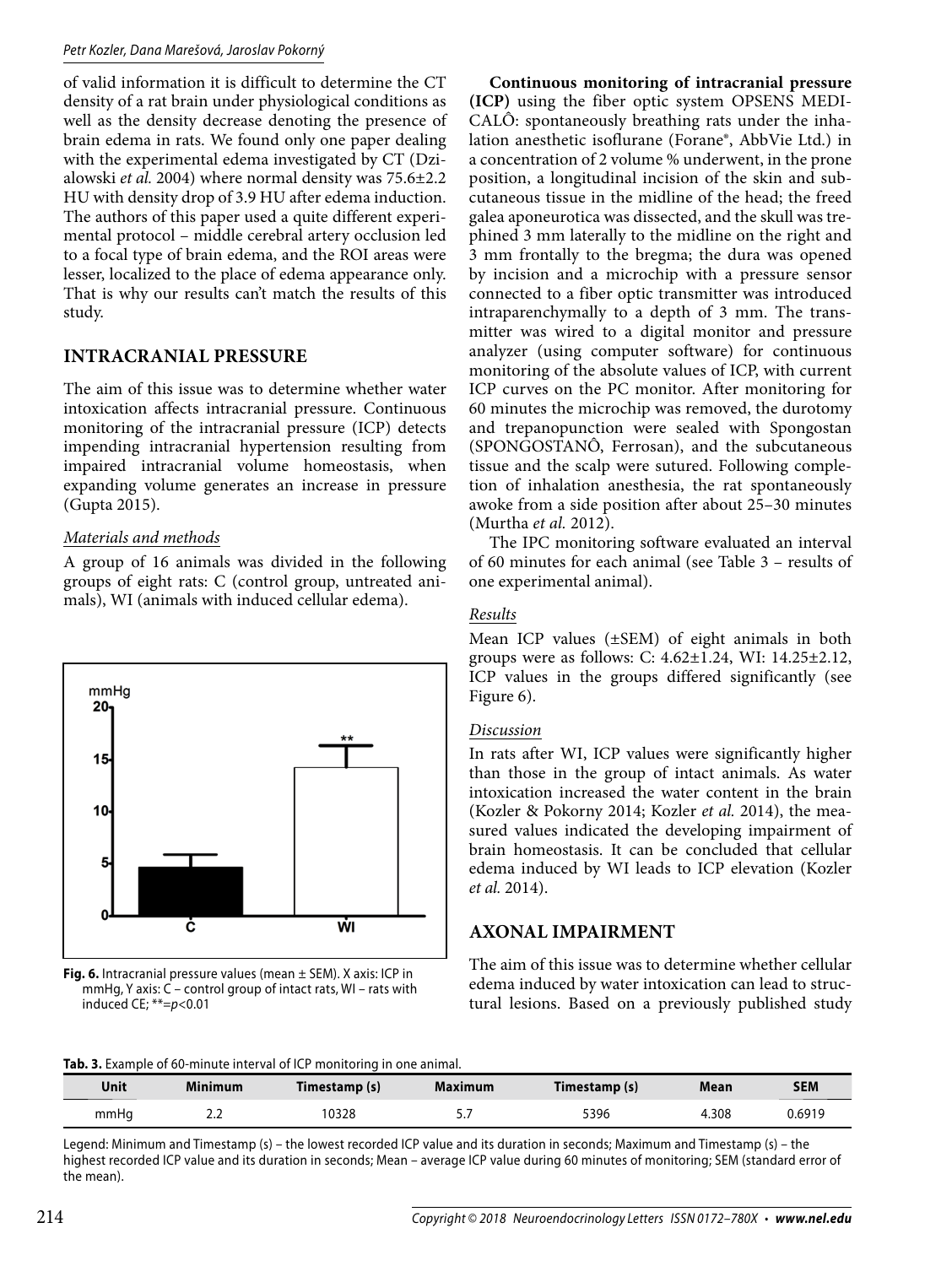(Onaya 2002) we looked at the neurohistological pattern of myelin integrity.

#### *Materials and methods*

**Perfusion and fixation.** Animals were transcardially perfused in a deep anesthesia (4 mg/100 g of thiopental applied intraperitoneally) with a 4% solution of paraformaldehyde in 0.1 M phosphate buffer (pH 7.4) for 15 minutes. After removal from the skull, the brain was fixed in the same solution for 24 hours. Serial coronary sections (30-μm thick) were sliced from each brain using a vibratome and placed on gelatin-coated slides and dried.

**Neurohistology.** The sections were rehydrated and axonal changes detected with the Black Gold II method of staining (Histo-Chem Inc., Jefferson, AZ, USA.) (Schmued & Slikker 1999). The hippocampal formation was the main part of the brain under study because of its known high sensitivity to various pathogenic stimuli. Analysis was centered on the CA1 and CA3 areas of the hippocampus and on the dorsal blade of the dentate gyrus (DG).

The neurohistological picture of the structural integrity of the axons was assessed with the aid of the following grades of myelin degradation: 1 = no changes, 2 = sporadic oedematous vesicles and sporadic oedematous axons, 3 = multiple vesicles, varicosity, oedematous axons with helical or spiral course, 4 = myelin fragmentation (see Figure 7).

In this part of study three groups of rats with five animals in each one were used – Group CG (control group with intact rats), Group A1 (acute group – with rats after WI; the perfusion was done 30 minutes after completing the WI) and Group C1 (chronic group – with rats after WI, the perfusion was done 1 week after completing the WI).

**Statistical analysis.** The results were statistically evaluated using the t test and one-way analysis of vari-



**Fig. 7.** Grades of myelin degradation. 7a: Gr.1 = No changes; 7b: Gr.2 = sporadic oedematous vesicles and sporadic oedematous axons (black arrows); 7c: Gr.3 = multiple vesicles, varicosity, oedematous axons and helical course of axons (white arrows); 7d: Gr.4 = myelin fragmentation (white columns).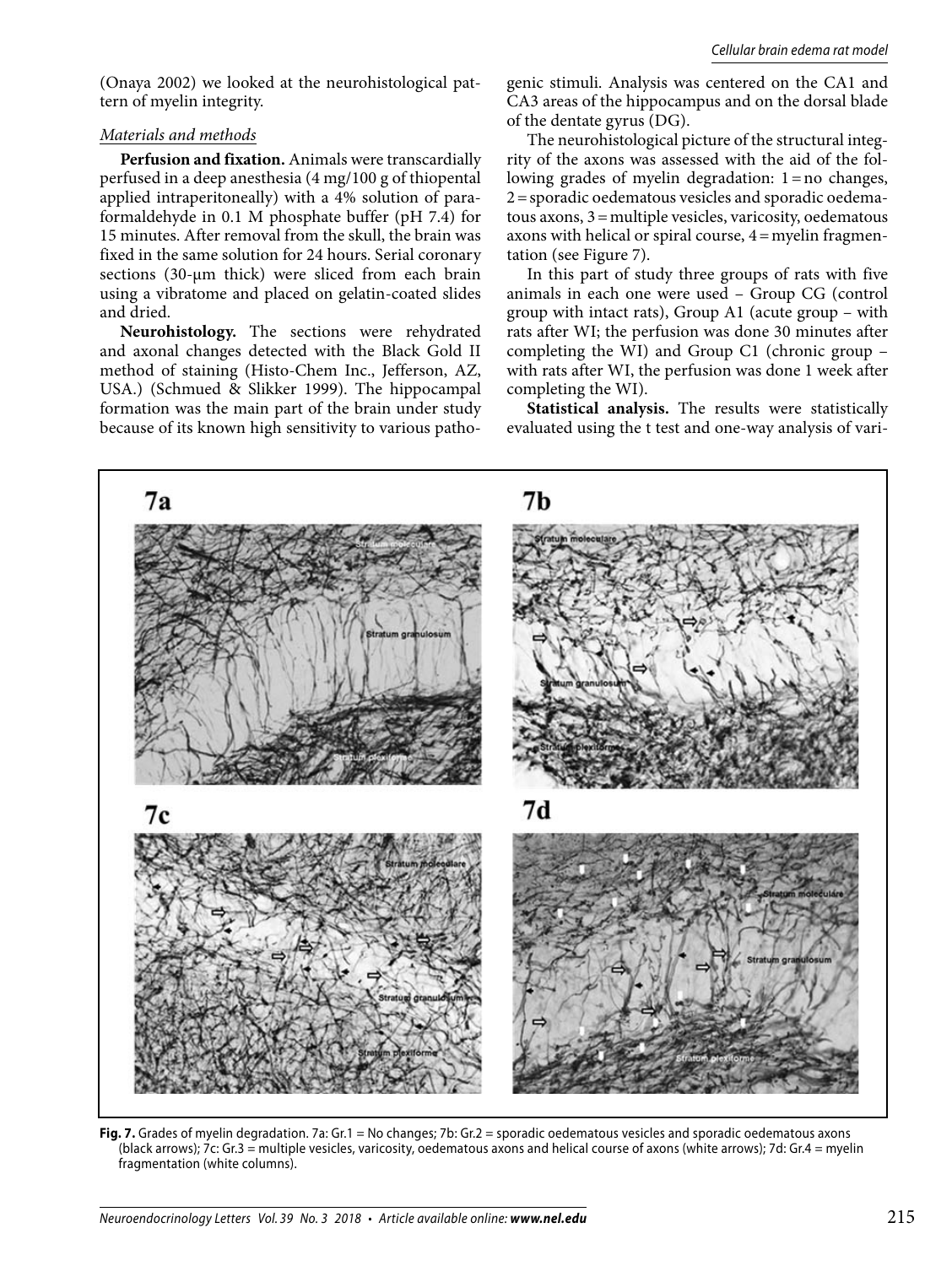ance (ANOVA) followed by a Dunnett post hoc analysis. The statistical software GraphPad Prism version 4.00 for Windows (GraphPad Software, San Diego, CA, USA) was used.

## *Results*

The results confirmed structural lesions (disintegration of the myelin) due to cellular edema induced by WI. The disintegration was time dependant with more severe grades found in the chronic Group C1 (see Figure 8).

## *Discussion*

Based on the neuropathological findings, Onaya (2002) determined that in diffuse axonal injuries the cellular edema always came before the disintegration of the axons. He concluded that the existence of diffuse axonal injuries without prior cellular edema is impossible. This postulate was confirmed by others (Creed *et al.* 2011; Stys 1998) including our own experience. The significant difference between the acute and chronic groups offers a therapeutic window for neuroprotection (Kozler & Pokorny 2012).



**Fig. 8.** Disintegration of the myelin. Y axis: grades of disintegration (see also Fig. 7), X axis: CG: control group, A1: acute group, C1: chronic group (see also section Materials and Methods), \*\*\*= $p < 0.001$ 

# **SPONTANEOUS LOCOMOTOR ACTIVITY**

The aim of this issue was to determine if cellular brain edema induced by water intoxication affects spontaneous locomotor activity in adult rats.

# *Materials and methods*

Rats were divided into groups of animals without water intoxication (Group  $\overline{A}$ , 11 rats) and those that were water intoxicated (Group D, 8 rats). Locomotor activity (LA) of the rats was tested at an open field (Aragão *et al.*  2011; Hall 1934; Jandová *et al.* 2014; Russell *et al.* 2011; Slamberová *et al.* 2013).

**Open field test.** To test the locomotor activity of rats, we used the Laboras system (Metris, B.V., Netherland) for continuous registration and analysis of locomotor activity. The Laboras system consists of a triangular shaped sensing platform (carbon fiber plate 700 mm  $\times$  700 mm  $\times$  1000 mm  $\times$  30 mm), positioned on two orthogonally placed sensor-transducers and third fixed point attached to the bottom plate. A Makrolon polycarbonate cage (type III, 840 cm²) is placed on this platform. Any mechanical vibrations caused by the movement of the animal are converted into electrical signals, which are then evaluated using Laboras software. The animals were tested in a darkened room at a constant room temperature of 22 to 23 degrees C. Tests always took place at the same time, between 9:00 and 12:00, with 10 minutes of the testing recorded and analyzed each hour. The animals were tested for horizontal locomotor activity – average time spent in locomotion (s), average distance travelled (m) and average speed of locomotion (m/s).

## *Results*

Average time spent in locomotion (s), average distance travelled (m) and average speed of locomotion (m/s) during one hour of rats after WI (Group D) were significantly suppressed, compared to the activity of the control rats (group A) (see Figure 9).

## *Discussion*

The locomotor activity of rats with water intoxication (Group D – after WI) was lower than that in the control



Fig. 9. Locomotor activity. Legend: horizontal axis A = without WI, D = after WI, vertical axis: locomotor activity in the studied categories: s = second, m = meter, m/s = meter /sec, \*=p<0.05, \*\*=p<0.01, \*\*\*=p<0.001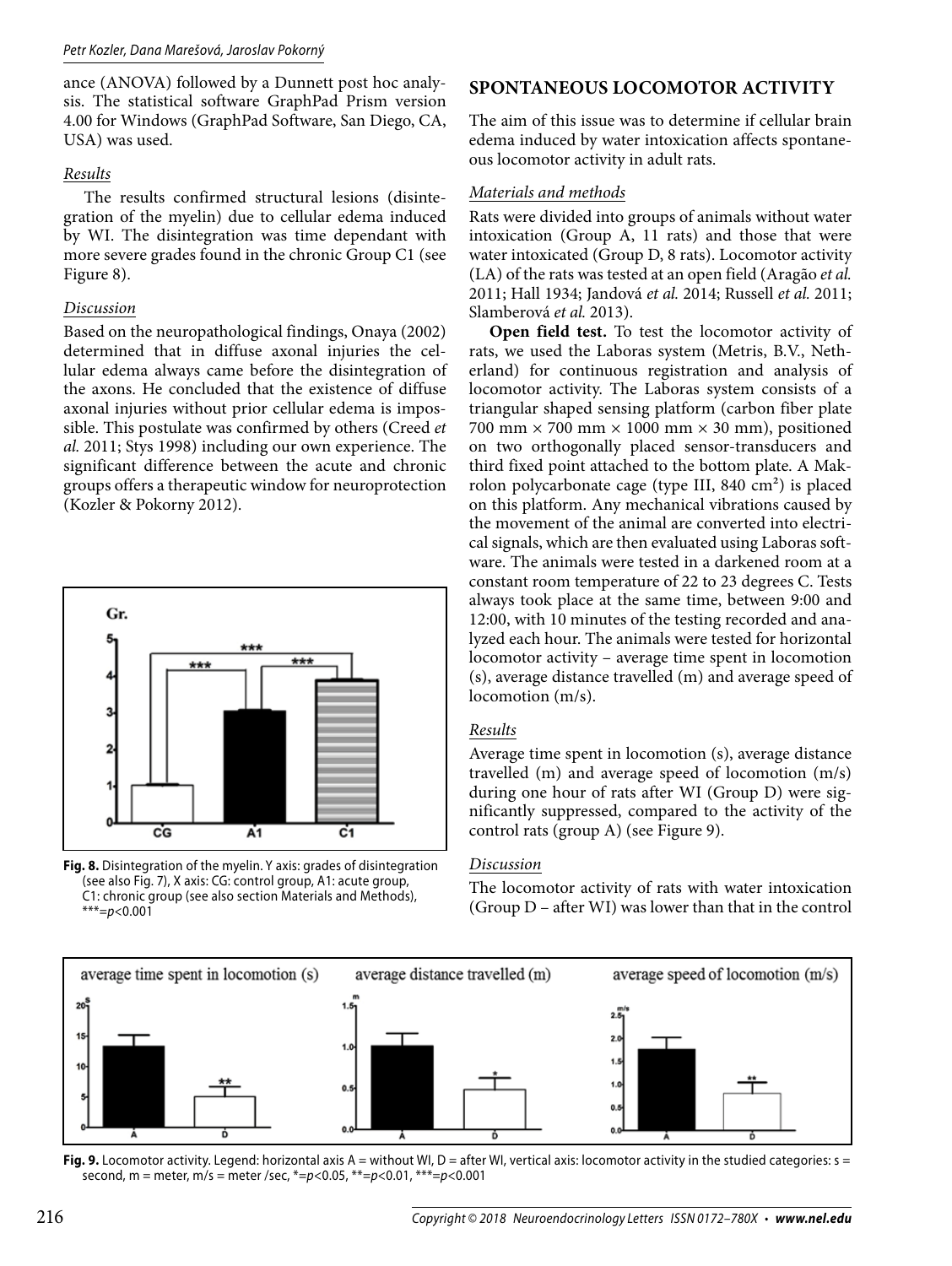rats (Group A) (see Figure 8). This decrease was caused by the induced cellular edema (Kozler *et al.* 2017a,b). Cellular edema in general reduces initiation and conduction of upper limb movements during locomotion, without functional or anatomical distress of the pathway that controls the movements (Inoue *et al.* 2013).

## **CONCLUSIONS**

Each issue under study was targeted to a specific aim. The initial study analyzed the mechanism of how WI induces cellular edema with a subsequent increase of BBB permeability. Following studies analyzed the disturbances caused by cellular edema: Brain Water Content, CT Density and Intracranial Pressure determined impaired intracranial volume homeostasis, while Axonal Impairment determined structural damage, and Spontaneous Locomotor Activity and Neuronal Excitability determined functional changes.

The evidence of existing cellular edema with increased BBB permeability induced by WI was confirmed by a high Intracellular Distribution Index of Evans Blue (IDI EB >1 showing the presence of intravital dye with a large molecular size inside the cells) and by the accumulation of EB inside the neuronal population of the hippocampus (see Figures 1, 2).

The increase of the brain water content was measured by the dry/wet weight method and by a decrease in CT density (see Figures 3, 5). Continuous monitoring of ICP indicated elevated intracranial pressure due to the expanding volume (see Figure 6). These demonstrated results fulfil the basic criterion of the classification of brain edema established by Klatzo (1967): "an abnormal accumulation of fluid within the brain parenchyma and a volumetric enlargement of the tissue."

The structural lesions were proved by the disintegration of the myelin, which was time dependant with more severe grades found after one week (see Figure 8). It must be underscored that no animal died and no animal became unconscious in this experiment. This supports the assumption that cellular edema induced in our model by WI is in its initial phase and could be still reversible despite the fact that it leads to structural lesions (Gennarelli & Graham 1998; Sahuquillo *et al.*  2001).

Applying the open field test (locomotor activity) confirmed impaired nervous functions (see Figure 9). Tested functions were attenuated due to cellular edema.

It can be concluded that in our model of cellular edema the conditions under study could be precisely specified and the obtained results could be clearly expressed – these are the basic features of an experimental model being suitable to test neuroprotective agents.

## **ACKNOWLEDGEMENTS**

Supported by the grant PROGRES Q35/LF 1.

#### REFERENCES

- Agre P, Nielsen S, Ottersen OP eds (2004). Brain Water Homeostasis. Neuroscience. **129**: 849–1054.
- 2 Aragão Rda S, Rodrigues MA, de Barros KM, Silva SR, Toscano AE, de Souza RE, Manhães-de-Castro R (2011). Automatic system for analysis of locomotor activity in rodents—a reproducibility study. J Neurosci Methods. **195**: 216–221.
- 3 Ayata C, Ropper AH (2002). Ischaemic brain oedema. J Clin Neurosci. **9**:113–124.
- Barzó P, Marmarou A, Fatouros P, Hayasaki K, Corwin F (1997). Contribution of vasogenic and cellular edema to traumatic brain swelling measured by diffusion-weighted imaging. J Neurosurg **87**: 900–907.
- 5 Betz AL, Iannotti F, Hoff JT (1989). Brain edema: a classification based on blood-brain barrier integrity. Cerebrovasc Brain Metab Rev.**1**: 133–154.
- 6 Broman T, Olsson O (1949). Experimental study of contrast media for cerebral angiography with reference to possible injurious effects on the cerebral blood vessels. Acta Radiol **49**: 321–334.
- 7 Broman T (1944). Supravital analysis of disorders in the cerebral vascular permeability in man. Acta Med Scand. **118**: 79–83.
- 8 Bullock R, Zauner A, Tsuji O (1994): Excitatory amino acid release after severe human head trauma: effect of intracranial pressure and cerebral perfusion pressure changes. In: Intracranial Pressure IX. eds Nagai H, Kamiya K, Ishii S, Springer, Tokyo, pp 264–267.
- 9 Clasen RA, Huckman MS, Von Roenn KA, Pandolfi S, Laing I, Lobick JJ (1981). A correlative study of computed tomography and histology in human and experimental vasogenic cerebral edema. J Comput Assist Tomogr. **5**: 313–327.
- 10 Creed JA, DiLeonardi AM, Fox DP, Tessler AR, Raghupathi R (2011). Concussive brain trauma in the mouse results in acute cognitive deficits and sustained impairment of axonal function. J Neurotrauma. **28**: 547– 563.
- 11 Dzialowski I, Weber J, Doerfler A, Forsting M, von Kummer R (2004). Brain tissue water uptake after middle cerebral artery occlusion assessed with CT. J Neuroimaging. **14**: 42–48.
- 12 Gennarelli TA, Graham DI (1998). Neuropathology of the head injuries. Semin Clin Neuropsychiatry **3**: 160–175.
- 13 Go KG (1997). The normal and pathological physiology of brain water. Adv Tech Stand Neurosurg. **23**: 47–142.
- 14 Greenwood J, Luther PJ, Pratt OE, Lantos PL (1988). Hyperosmolar opening of the blood-brain barrier in the energy-depleted rat brain. Part 1. Permeability studies. J Cereb Blood Flow Metab. **8**:  $9 - 15.$
- 15 Gupta G (2015). Intracranial pressure monitoring. http://emedicine.medscape.com/article/1829950-overview
- 16 Hall CS (1934). Emotional behavior in the rat. I. Defecation and urination as measures of individual differences in emotionality. Journal of Comparative Psychology. **18**: 385–403.
- 17 Hsu Y, Tran M, Linninger AA (2015). Dynamic regulation of aquaporin-4 water channels in neurological disorders. Croat Med J. **31**: 401–421.
- 18 Inoue T, Lin A, Ma X, McKenna SL, Creasey GH, Manley GT (2013). Combined SCI and TBI: recovery of forelimb function after unilateral cervical spinal cord injury (SCI) is retarded by contralateral traumatic brain injury (TBI), and ipsilateral TBI balances the effects of SCI on paw placement. Exp Neurol. **248**: 136–147.
- 19 Jandová K, Kozler P, Langmeier M, Marešová D, Pokorný J, Riljak V (2014). Influence of low-dose neonatal domoic acid on the spontaneous behavior of rats in early adulthood. Physiol Res. **63** Suppl 4: S521–528.
- 20 Kamoun WS, Ley CD, Farrar CT, Duyverman AM, Lahdenranta J, Lacorre DA, Batchelor TT, Di Tomaso E, Duda DG, Munn LL, Fukumura D, Sorensen AG, Jain RK (2009). Edema control by cediranib, a vascular eSndothelial growth factor receptor-targeted kinase inhibitor, prolongs survival despite persistent brain tumor growth in mice. J Clin Oncol. **20**: 2542–2552.
- 21 Kimelberg HK (1995). Current concepts of brain edema. Review of laboratory investigations. J Neurosurg. **83**:1051–1059.
- 22 Kimelberg HK (2004). Water homeostasis in the brain: basic concepts. Neuroscience. **129**: 851–860.